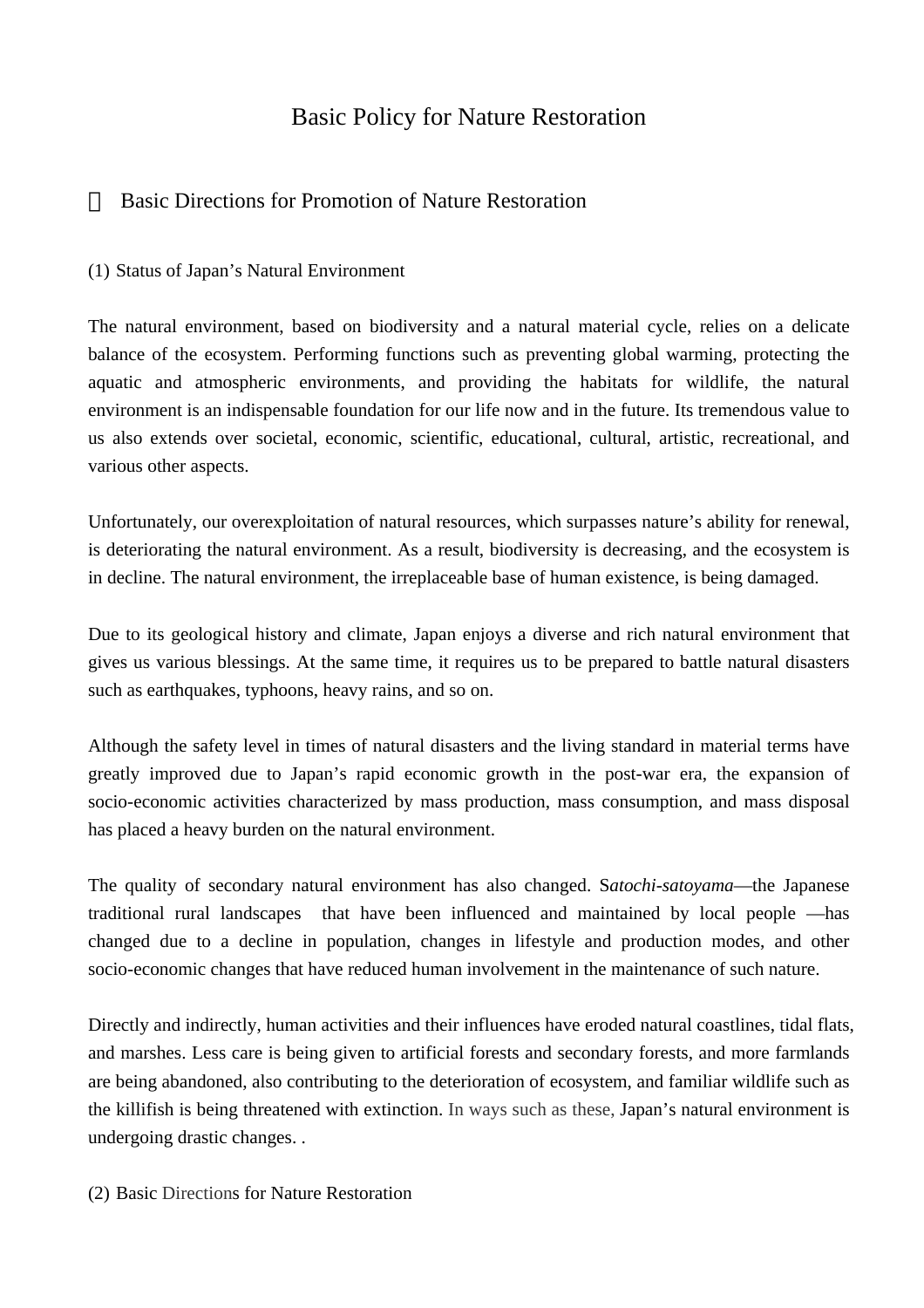Today, the realization of a society in harmony with nature and conservation of the global environment have become important challenges. To this end, we must see the value of the natural environment in a new light, and take actions to protect existing species of indigenous animals and plants and conserve the ecosystem that have been nurtured in the area throughout its long history. At the same time, we must carry out nature restoration to actively recover the local natural environments that have been damaged in the past.

Situated north and south lengthwise in a monsoon climate zone, Japan is blessed with rich biota and a beautiful and diversified nature. On the other hand, it has a dense population living on narrow areas of land and is characterized by a vulnerability to natural disasters because of its topographical, geological, and climatic conditions. Depending on the area, the condition of nature differs immensely. Urban areas are under strong pressure to convert land for various usages, and rural areas have formed and maintained a secondary nature through the development of the agricultural, forestry, and fishery industries. Therefore, when undertaking nature restoration in Japan, we must take into account the conditions influencing nature in a specific area, such as the characteristics of the local natural environment and its socio-economic activities. It is also important to fully coordinate the area's nature restoration with its socio-economic activities.

Furthermore, when undertaking local nature restoration, we need to adopt a regional approach that emphasizes the relationships with surrounding areas and takes a broad perspective, such as that of a river-basin wide initiative. These wide area approaches are important, because the ecosystems of forests, farmlands, cities, rivers, and coastal areas are closely interrelated by the river basin's water cycle and material cycle, and wild animals move in wide areas as an ecological characteristic.

In view of the above, nature restoration shall have the following three aspects:

(i) Nature restoration shall be carried out for the purpose of restoring the ecosystem and other natural environments that have been damaged or destroyed by socio-economic activities in the past, thereby realizing a society in harmony with nature where indigenous biodiversity is protected and a sound and bountiful nature for future generations is maintained, thus further contributing to the conservation of the global environment.

(ii) As it is an effort to restore the ecosystems and other natural environments inherent to an area, nature restoration shall be undertaken respecting regional autonomy, and ensuring transparency, with the participation and cooperation of various actors in the region.

(iii) Nature restoration shall be undertaken with an adaptive approach from a long-term perspective, using scientific knowledge, and based on an understanding that a project deals with complex and ever-changing ecosystems and other natural environments.

Based on these aspects, nature restoration shall be implemented in accordance with the following directions: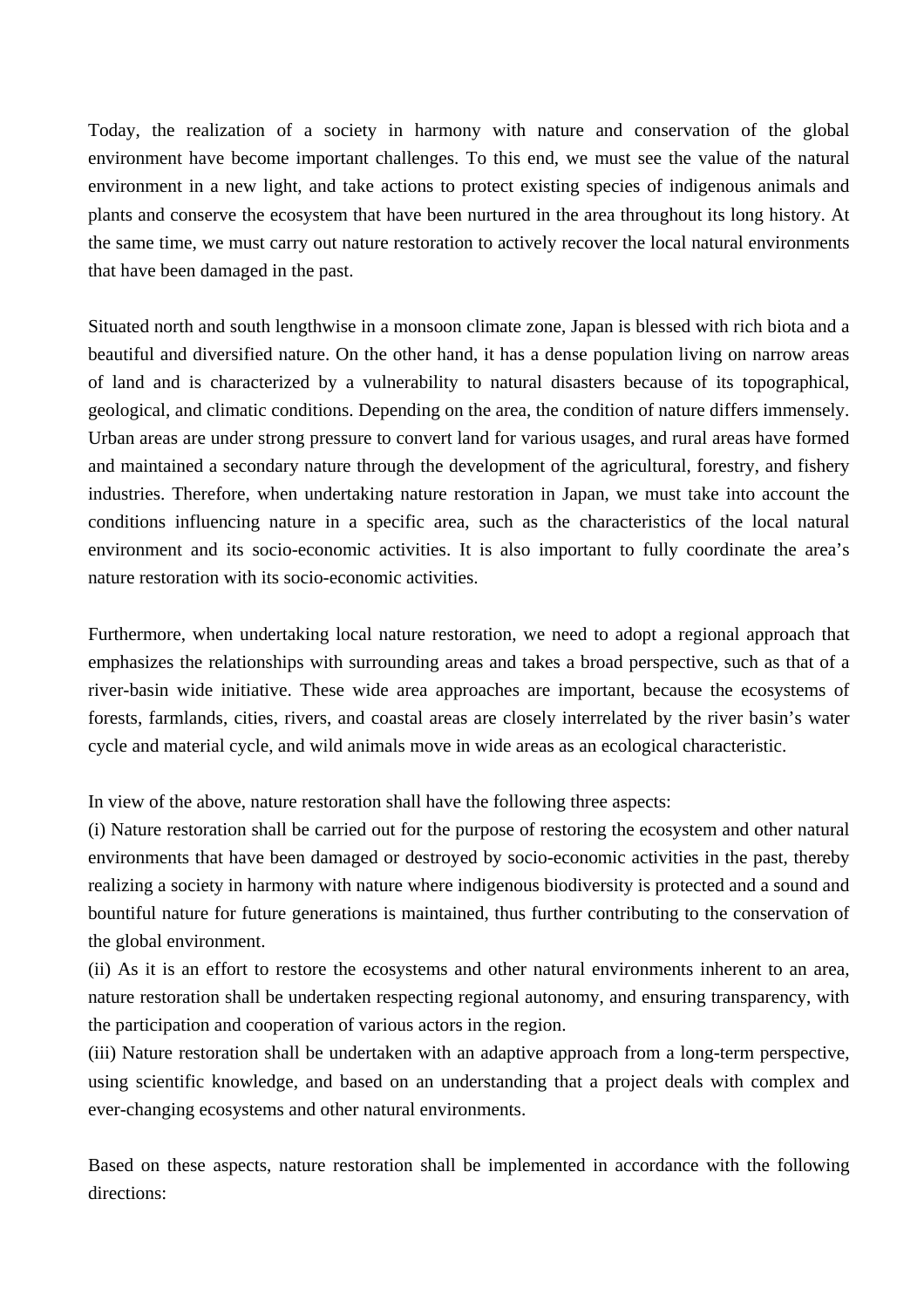#### A Scope of Nature Restoration Projects

A project undertaken to restore nature, hereinafter referred to as "nature restoration project," is a new initiative defined by the three important aspects described above. It shall not be carried out as a compensatory measure to create a similar environment near the environment that has been destroyed by development activities, but to restore the ecosystem and other natural environments that have actually been damaged or destroyed by projects and human activities carried out in the past.

Nature restoration projects include the following: "Conservation" is a positive effort to maintain the conditions of an existing good natural environment. "Restoration" is an activity to recover the natural environment of areas where the natural environment has been damaged or destroyed. "Creation" is an activity to recover the natural ecosystem of an area by constructing large-scale green spaces in areas where most of the natural environment has been lost, such as in big cities. And "maintenance" is the activity to monitor the condition of the restored natural environment and to provide the necessary management in order to maintain the condition for a long time.

### B Participation and Cooperation of Various Actors in the Region

Because the purpose of a nature restoration project is to restore the ecosystem and other natural environments inherent to an area, the area's local autonomy and independence must be respected when determining the targets of restoration and the methods for restoring the natural environment.

In the implementation of a nature restoration project, it is important to have the participation and cooperation of various actors in the region, including the concerned governmental agencies, concerned local governments, local residents, specified nonprofit corporations and other civil organizations (hereinafter referred to as "NPOs"), and individuals with specialized knowledge of the natural environment, from the initial stage of formulating the concept of the nature restoration project, designing surveys, and implementing the project, to maintenance after the project has been implemented. These actors are encouraged to participate in a voluntary and active manner, sharing information and ensuring transparency.

## C Project Implementation based on Scientific Knowledge

Nature restoration projects shall be implemented based on scientific knowledge. A scientific base shall be formed, drawing on the knowledge of characteristics of the local natural environment and ecosystem, as well as using scientific methods to determine the causes that damaged or destroyed the natural environment, etc. This scientific base shall be utilized to verify the need for nature restoration, set up the goals of nature restoration, and determine the methods for achieving the goals.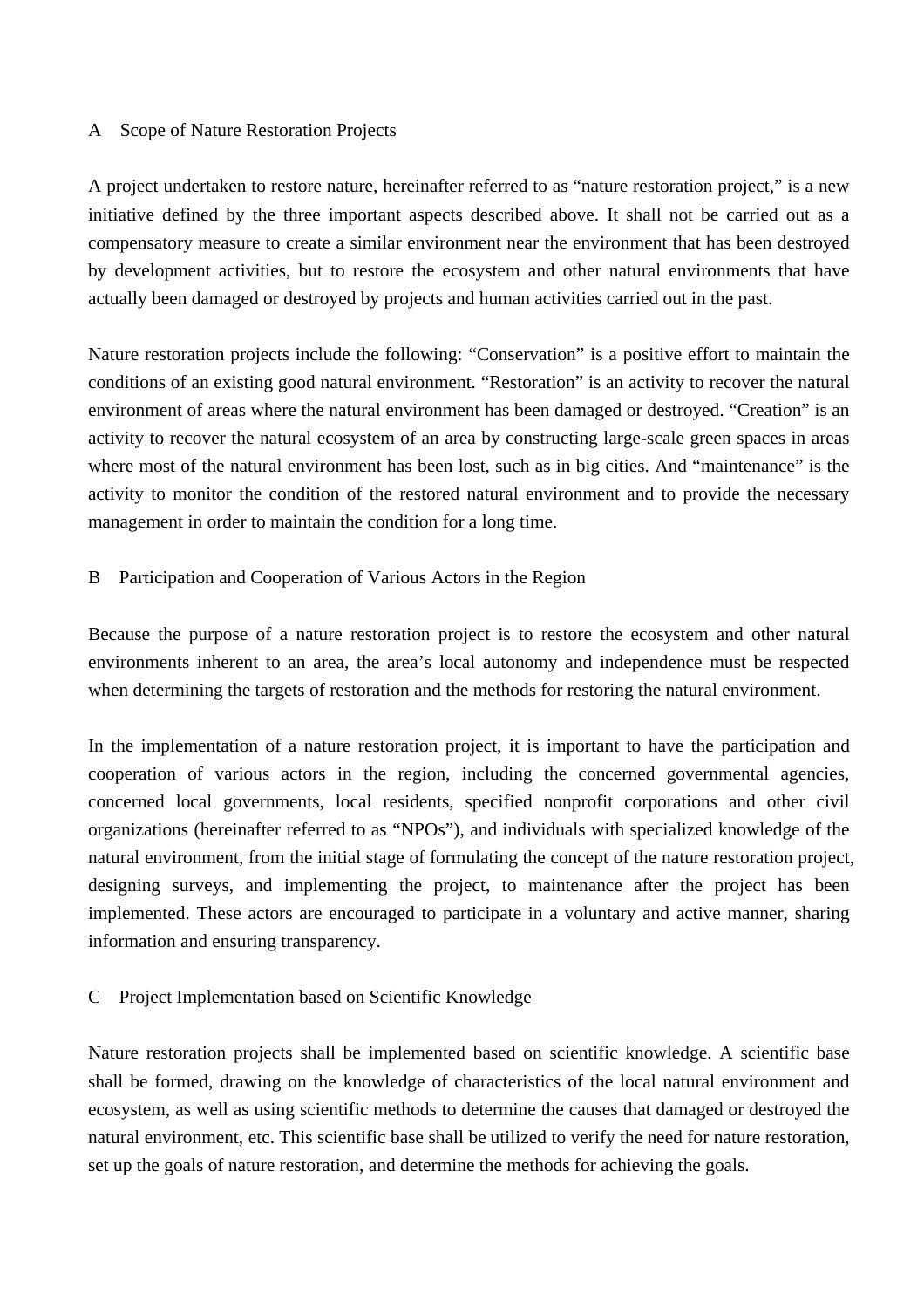In this process, consideration should be made to utilize nature's recovery ability and maintain the delicate balance of the ecosystem. Methods of nature restoration shall be fully studied to include methods that rely not just on construction works, etc., but those that place their trust in nature's ability to maintain the restored natural environment on its own.

In Japan, there have been traditional methods that fully utilize local natural resources, such as thinned wood and brushwood, as well as local skills. We need to make efforts to gain knowledge, accumulated through experience, of refined, nature-friendly traditional methods. These methods should then be verified for their effectiveness and employed as methods for nature restoration.

## D Adaptive Approach

Because nature restoration projects deal with complex and ever-changing ecosystems and other natural environments, it is necessary to adopt an adaptive approach by obtaining the cooperation of individuals with specialized knowledge of the region's natural environment. An adaptive approach involves conducting a thorough survey of the natural environment before a project starts, monitoring the recovery condition of the natural environment after the project has started, assessing the results scientifically, and reflecting the assessment results to the rest of the project processes.

Scenarios for nature restoration include those in which all conditions are in place to enable nature's recovery power to take control in the recovery process, and those in which human intervention is needed to facilitate the recovery process. In either case, we should fully understand that a long time is needed for the ecosystem to recover its integrity.

Therefore, by adopting an adaptive approach in the implementation of a nature restoration project, the recovery of the natural environment must be monitored on a continuous long-term basis and, when necessary, the contents of the plan or the project must be revised to ensure that the functions of the ecosystem and other natural environments targeted by the nature restoration are not impaired. This includes cancellation of the project, and in the case of cancellation, ensuring that the surrounding environment is not affected.

## E Promoting Natural Environmental Learning

Natural environmental learning is important in that it can arouse people's interest in their natural environment, deepen a shared understanding and enhanced awareness of its importance, and ultimately rebuild the weakened relationship between people and nature.

In order to ensure the effectiveness of natural environmental learning, it is necessary to provide opportunities for people to experience nature directly and participate in conservation activities rather than just passing out knowledge. Nature restoration based on an understanding of the characteristics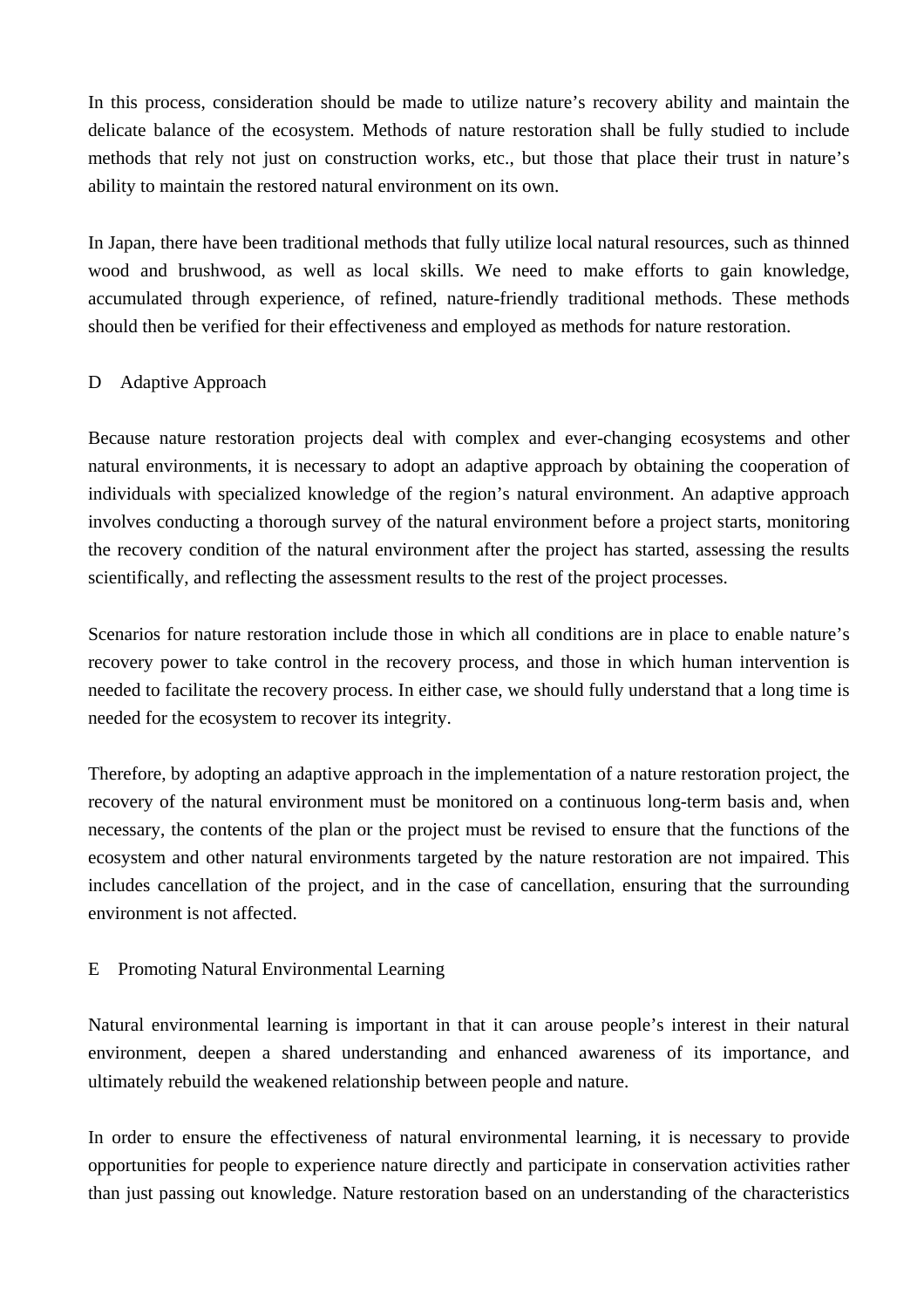of local natural environment and scientific knowledge is an appropriate opportunity for natural environmental learning. Consideration shall therefore be given to fully utilizing the location of a nature restoration project as a venue for the acquisition of practical knowledge of the natural environment, such as the characteristics of the local natural environment, nature restoration techniques, and nature's recovery process. In such circumstances, rules shall be set up to prevent excessive usage that may affect nature restoration adversely. Cooperation and coordination with social education facilities such as museums and community centers, and concerned local institutions such as schools and research institutes are also important.

#### F Other Necessary Matters related to the Implementation of Nature Restoration

In order to effectively promote nature restoration into the future, the national and local governments shall promote research and studies, advances in scientific technology, and provide information such as nationwide case reports in Japan.

Gaining the understanding and cooperation of local residents is essential in ensuring the effectiveness of nature restoration measures. In carrying out nature restoration, consensus must be sought through discussions at local committees, and nature restoration must proceed with the understanding and cooperation of landowners who have authority or influence over the areas targeted for nature restoration. To promote understanding of the importance of nature restoration and to enhance awareness at the local level, the national and local governments shall actively carry out public awareness activities including the effective implementation of natural environmental learning programs.

To ensure that the restored natural environment is properly maintained for many years to come, the restoration implementation must be extensively coordinated with various other environmental conservation programs and supported by necessary financial measures according to local conditions.

In essence, agriculture, forestry, and fisheries are sustainable productive activities that rely on nature's material cycle function and have contributed to the formation of a secondary nature, such as *satochi-satoyama.* With this basic understanding, agriculture, forestry, and fisheries that are in harmony with the local environment shall be promoted in conjunction with the implementation of nature restoration projects. The following initiatives, for example, should be promoted while obtaining consensus of concerned parties: implementation of environmentally conscious agricultural production activities such as reducing the use of agricultural chemicals and chemical fertilizers, etc.; sustainable methods of maintenance for ditches, small reservoirs, footpaths between rice fields, etc.; forestry activities that take into consideration biodiversity; and the selection of fishing equipment and setting of fishing seasons to match the restoration progress of fishing ground environments, etc. It is also important to respect local expertise accumulated by the practitioners of agriculture, forestry, and fisheries, who have carried out activities in harmony with the natural environment for many years.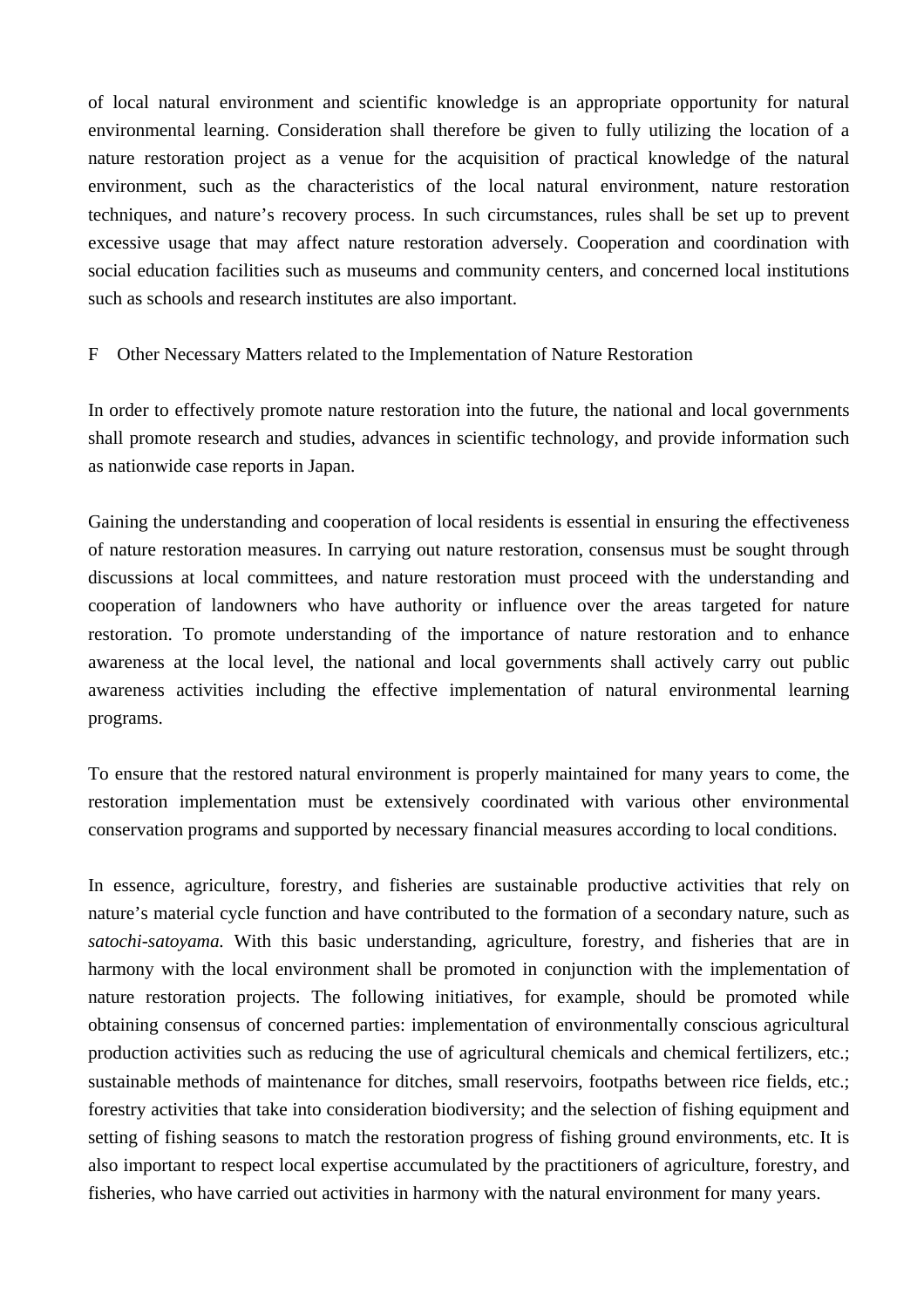Nature restoration must also be implemented taking into account, according to local conditions, the conservation of the global environment. Consideration should be given to habitats and migratory points for wildlife species that move on a global scale, and to measures to mitigate global warming through the adoption of methods to reduce the discharge of greenhouse gases and proper forest management to absorb carbon dioxide.

## 2 Basic Matters concerning the Nature Restoration Committee

When undertaking nature restoration in an area, the party who plans to implement the project (hereinafter referred to as "effecter") shall form a nature restoration committee (hereinafter referred to as "Committee") with local residents, NPOs, individuals with specialized knowledge of the natural environment, landowners, other parties who intend to participate in the nature restoration project or activities related to the nature restoration project, concerned governmental agencies, and concerned local governments. The Committee shall draw up an overall plan for the nature restoration project, deliberate the drafts of the implementation plan, and appropriately conduct various communication and coordination related to the implementation of the nature restoration project. The Committee must also thoroughly deliberate to ensure that the restoration is implemented according to the local social and natural conditions, in accordance with the conservation of national land and other public interests.

The effecter and the Committee shall be responsible for the organization and operations of the Committee, with attention given to the following matters:

## (1) Organization of the Committee

A The effecter shall announce the establishment of the Committee, indicating the purpose of the nature restoration project to be undertaken and its contents. The effecter shall provide an opportunity for broad and fair participation by parties, such as NPOs, to participate in local nature restoration projects.

B Nature restoration shall be implemented with the cooperation of various actors in the region. The Committee shall try as much as possible to invite these various actors to join. As it is important to conduct Committee discussions based on scientific knowledge, it is especially important to enlist the participation of individuals who have specialized knowledge of the local natural environment.

In order to facilitate the implementation of a nature restoration project, it is important to gain the understanding of concerned parties, particularly landowners, about the purpose of the restoration and to invite them to join the Committee as participants in the project.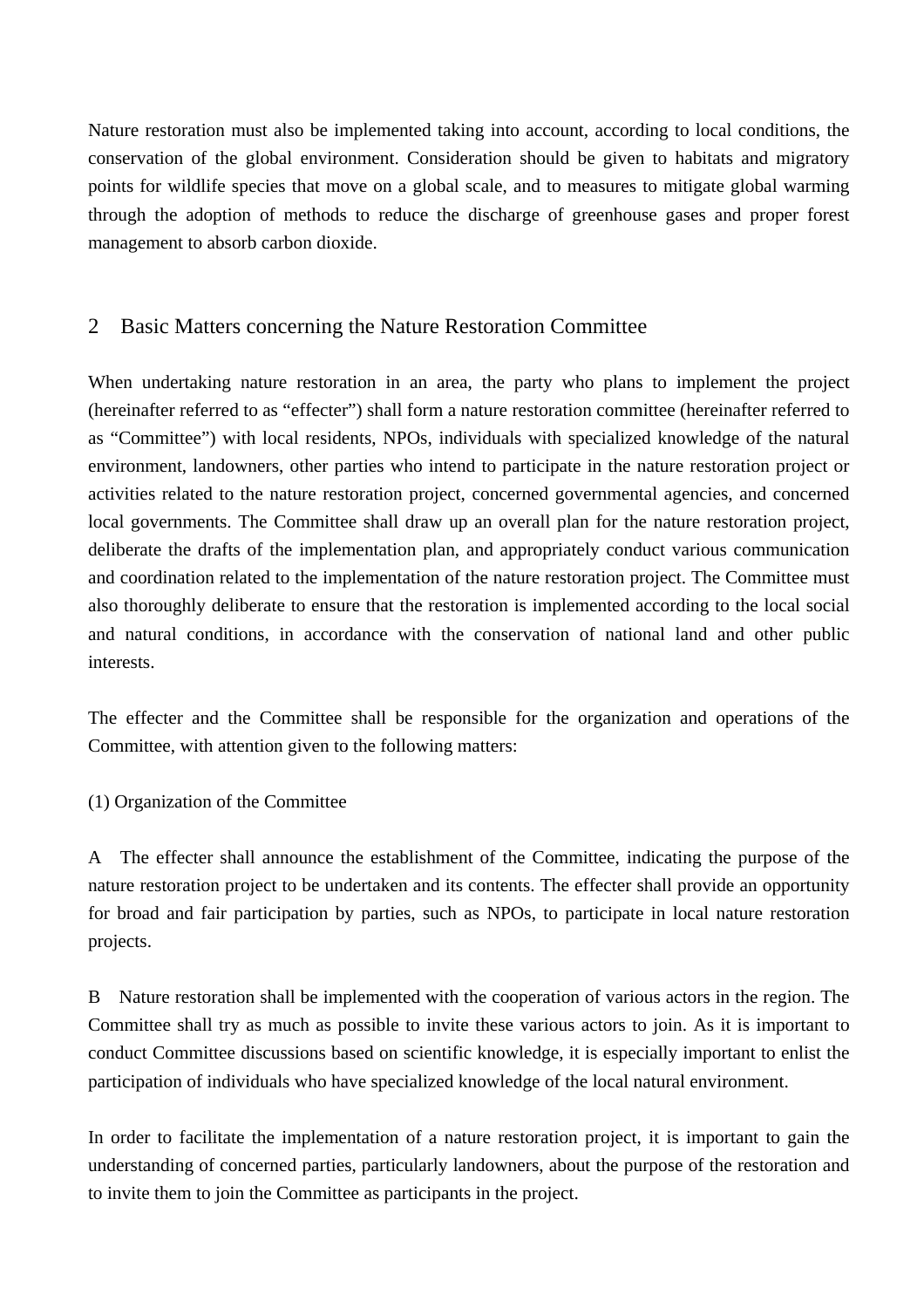C As the concerned governmental agencies can provide the effecter with consultation services, the agencies and local governments shall provide the necessary assistance for organizing the Committee and join the Committee as members in order to promote measures for the implementation of nature restoration projects. .

(2) Operations of the Committee

A The Committee shall be operated fairly and properly under the consensus of the Committee. The principle goal of the Committee's operation should be consensus building for nature restoration in the area targeted by the nature restoration project.

B It is important that the Committee establish a system that matches local conditions and that can facilitate deliberations based on objective, scientific information, with the cooperation of individuals who have specialized knowledge of the regions' natural environment.

C Except in such cases as those that impede the protection of rare species or that involve the protection of personal information, the Committee shall, in principle, be open to the public in order to ensure transparency in the Committee's operations. When necessary, third party opinions on the Committee's operations shall be sought.

D The Committee shall discuss methods for ensuring continuous communication and coordination with regard to the implementation of the nature restoration project, assessing the monitoring results of the project, and reflecting the assessment results to the project in an appropriate manner.

E The person to be in charge of administrative duties, such as the operations of the Committee, shall be appointed from among Committee participants based on agreement arrived at the Committee. Participants of the Committee shall actively cooperate in the operations of the Committee.

# 3 Basic Matters Concerning Formulation of the Overall Plan for Nature Restoration and the Implementation Plans for Nature Restoration Projects

Before implementing a nature restoration project, an overall plan for nature restoration (hereinafter referred to as "Overall Plan") and an implementation plan of the nature restoration project (hereinafter referred to as "Implementation Plan") shall be drawn up.

In line with this Basic Policy for Nature Restoration, the Overall Plan establishes the general ideas of local nature restoration by determining the target areas for restoration, the goals of the restoration, the names of individuals or organizations to join the Committee and their respective responsibilities, and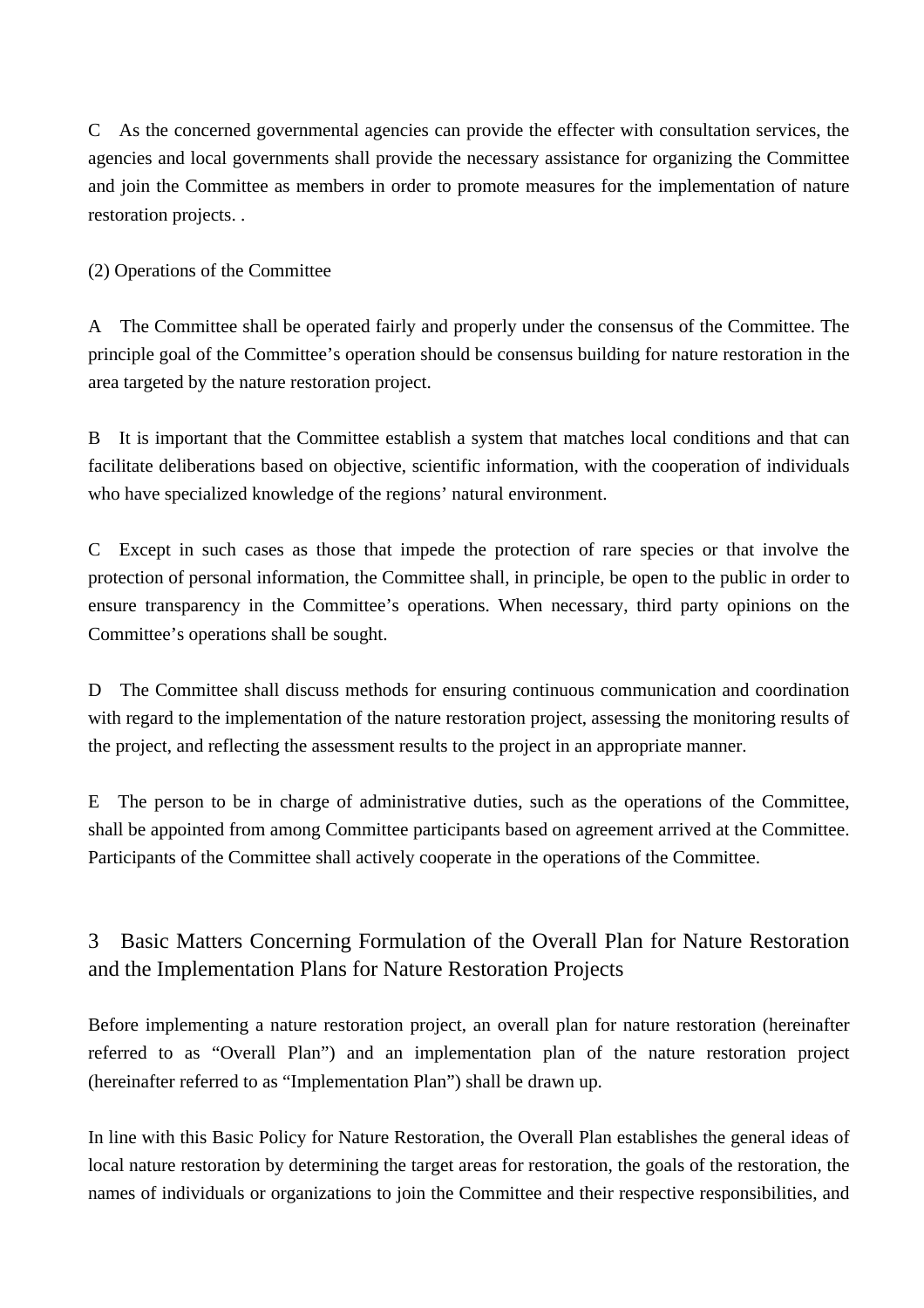other necessary matters related to the implementation of the project. In accordance with the Basic Policy for Nature Restoration, the Implementation Plan clarifies the contents of each nature restoration project under the Overall Plan, by determining the area covered by each project and its contents, relationship with the natural environment of surrounding areas, the significance and effect of the conservation of the natural environment, and other necessary matters related to the implementation of the project.

Attention shall be given to the following matters in the formulation of the Overall Plan and Implementation Plan:

(1) Methods of Scientific Survey and Assessment

In drawing up the Overall Plan and the Implementation Plan, the Committee shall obtain the cooperation of individuals with specialized knowledge of the local natural environment, conduct advance surveys, and evaluate the results based on scientific knowledge. When necessary, subcommittees shall be set up for this purpose.

During this process, the validity of the Overall Plan and the Implementation Plan shall be verified as to whether better or more feasible technologies or methods have been adopted. This review process shall also be made open.

(2) Contents of the Overall Plan

A In the formulation of the Overall Plan, objective scientific data on the local natural environment shall be gathered in advance, investigation of the local social conditions shall be conducted, and based on these results, a thorough deliberation shall be carried out by the Committee.

B The Overall Plan shall establish the general ideas of nature restoration for the targeted area. When several Implementation Plans are developed for the area, the Overall Plan will govern these individual plans.

C In the Overall Plan, the area subject to nature restoration and the goals of restoration for the area shall be determined as specifically as possible, based on the objective, scientific data of the area. The design shall give a summary of the project necessary for achieving the goals, classify the category of the project, and determine the responsibilities of the Committee's participants.

(3) Contents of the Implementation Plan

A The effecter shall formulate the Implementation Plan based on the Overall Plan and the latest information on the natural environment and the social situation in the area, taking into account the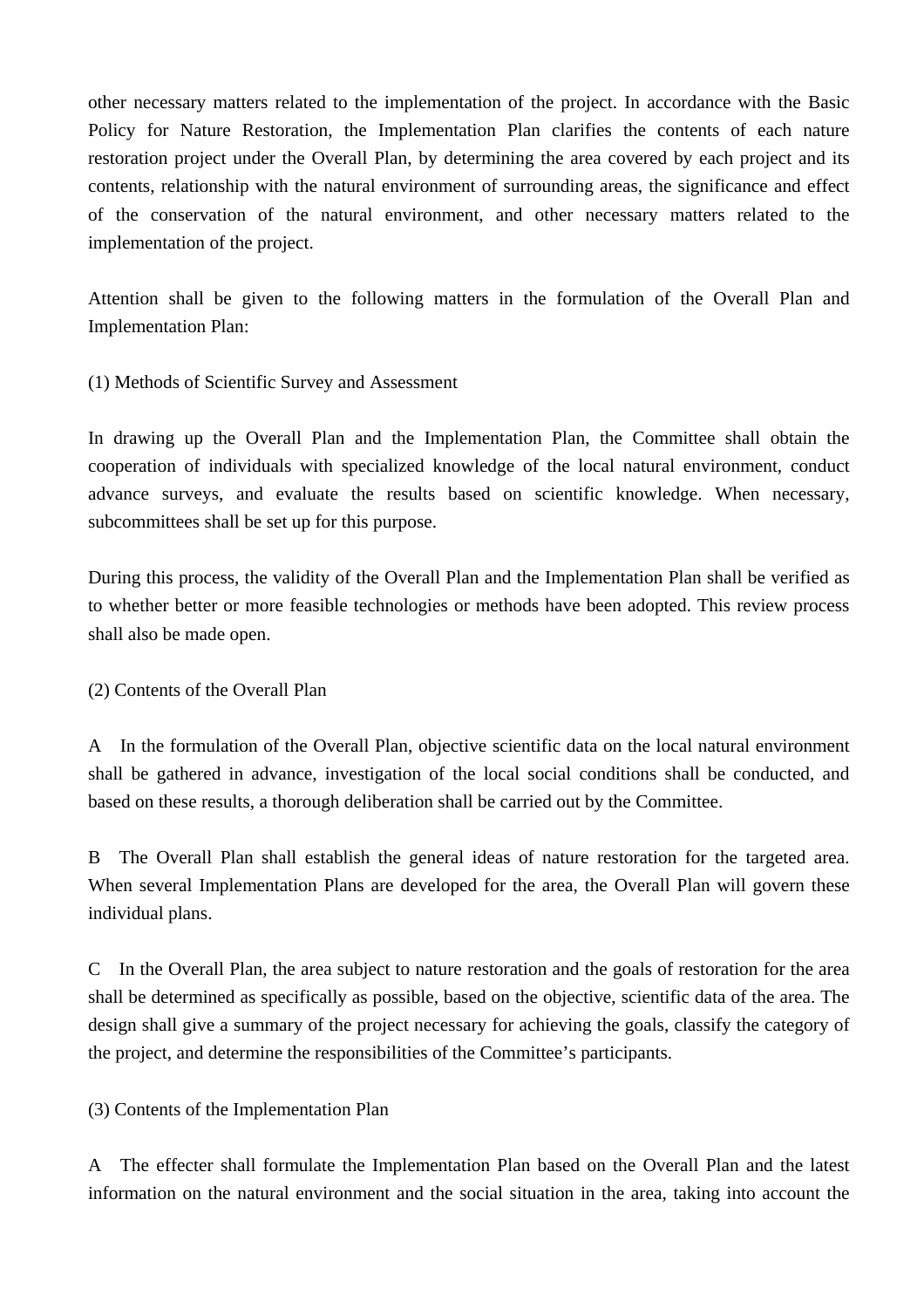results of the Committee's deliberation.

B In order to determine the area targeted for the nature restoration project and the project's contents, objective, scientific information on the local natural environment shall be gathered in advance with the cooperation of individuals who have specialized knowledge of the local natural environment. Detailed field surveys shall be conducted when necessary. Thorough review of their results shall be carried out so that the project will agree with the characteristics of the local natural environment.

C The implementation plan shall specify a specific plan for the timing and frequency of the advance surveys on the condition of natural environment and social situations of the area targeted for the nature restoration project and its surrounding areas, and also for the monitoring of the recovery status during and after the implementation of the project. The contents of these specifics shall be discussed by the Committee.

D Precautions shall be taken to prevent exerting any negative impact on local biodiversity in conjunction with the implementation of a nature restoration project. This would include, for example, the introduction of animals and plants that do not grow in or inhabit the area targeted for the project.

E Under the Overall Plan if several Implementation Plans have been drawn up, the effecters shall exchange information through the Committee and share information on the various restoration efforts in order to ensure that nature restoration will become effective as a whole.

(4) Disclosure of Information

In the formulation of the Overall Plan and the Implementation Plan, information concerning the drafted contents in the formulation process shall, in principle, be disclosed to the public to ensure transparency.

(5) Review of the Overall Plan and Implementation Plan

The effecter shall take a flexible approach to apply the results of monitoring carried out during and after the implementation of the nature restoration project—after the results have been assessed scientifically with the cooperation of individuals who have specialized knowledge of the local natural environment—to the project in progress, including cancellation of the nature restoration project when necessary. The Overall Plan shall be reviewed chiefly by the Committee and the Implementation Plan by each effecter, both taking a flexible approach in order to make adjustments when necessary. Revisions to the Implementation Plan shall be made based on the results of thorough deliberation by the Committee.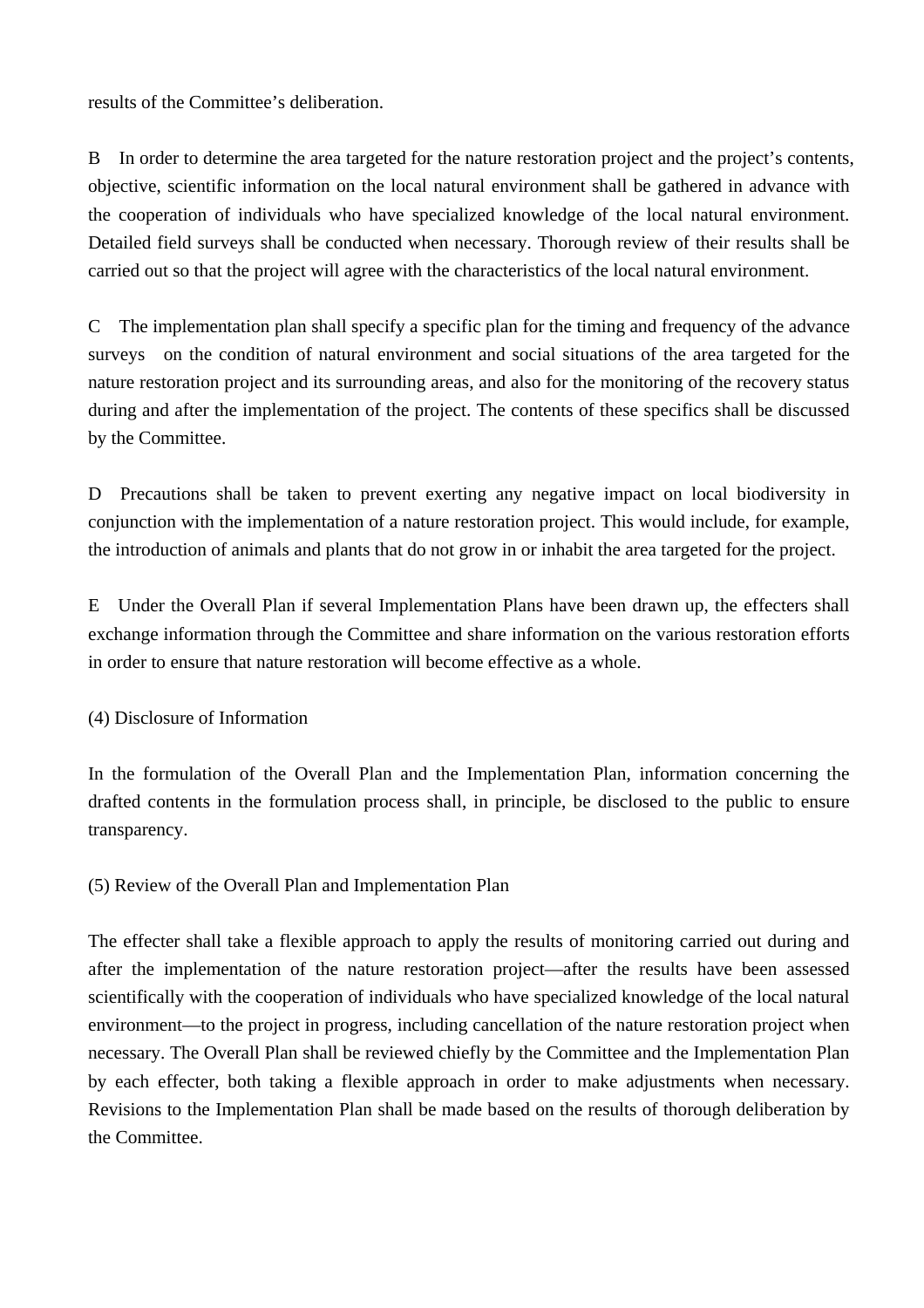# 4 Basic Matters concerning the Promotion of Natural Environmental Learning Associated with Nature Restoration

It is meaningful to use the actual locations of nature restoration as a venue to acquire knowledge of the natural environment, including for example, the recovery process of the environment. A party who intends to provide opportunities for natural environmental learning in the area targeted by the Overall Plan shall pay attention to the following matters:

## (1) Establishing a Program for Natural Environmental Learning

Ways of utilizing the natural environment, including for learning opportunities, shall be thoroughly studied. A specific program of studies for the area targeted would be established in the Implementation Plan.

## (2) Human Resources Training

Efforts shall be made to nurture human resources for natural environmental learning programs in each area, working towards cooperation with volunteers and NPOs in order to facilitate the implementation of such studies.

## (3) Sharing of Information

Efforts shall be made to share information related to the venues, opportunities, human resources, and learning programs among community members.

# 5 Other Important Matters related to the Implementation of Nature Restoration

Attention shall be given to the following important matters in the implementation of nature restoration:

## (1) Nature Restoration Promotion Conference and Nature Restoration Expert Panel

In order to lead the country in nature restoration, the Ministry of the Environment, Ministry of Agriculture, Forestry and Fisheries, and Ministry of Land, Infrastructure and Transport shall strengthen cooperation between themselves and other concerned government agencies through communication and coordination at the Nature Restoration Promotion Conference.

The Nature Restoration Promotion Conference and Nature Restoration Expert Panel shall, in principle, be open to the public to ensure transparency in their operations. For this purpose, matters concerning